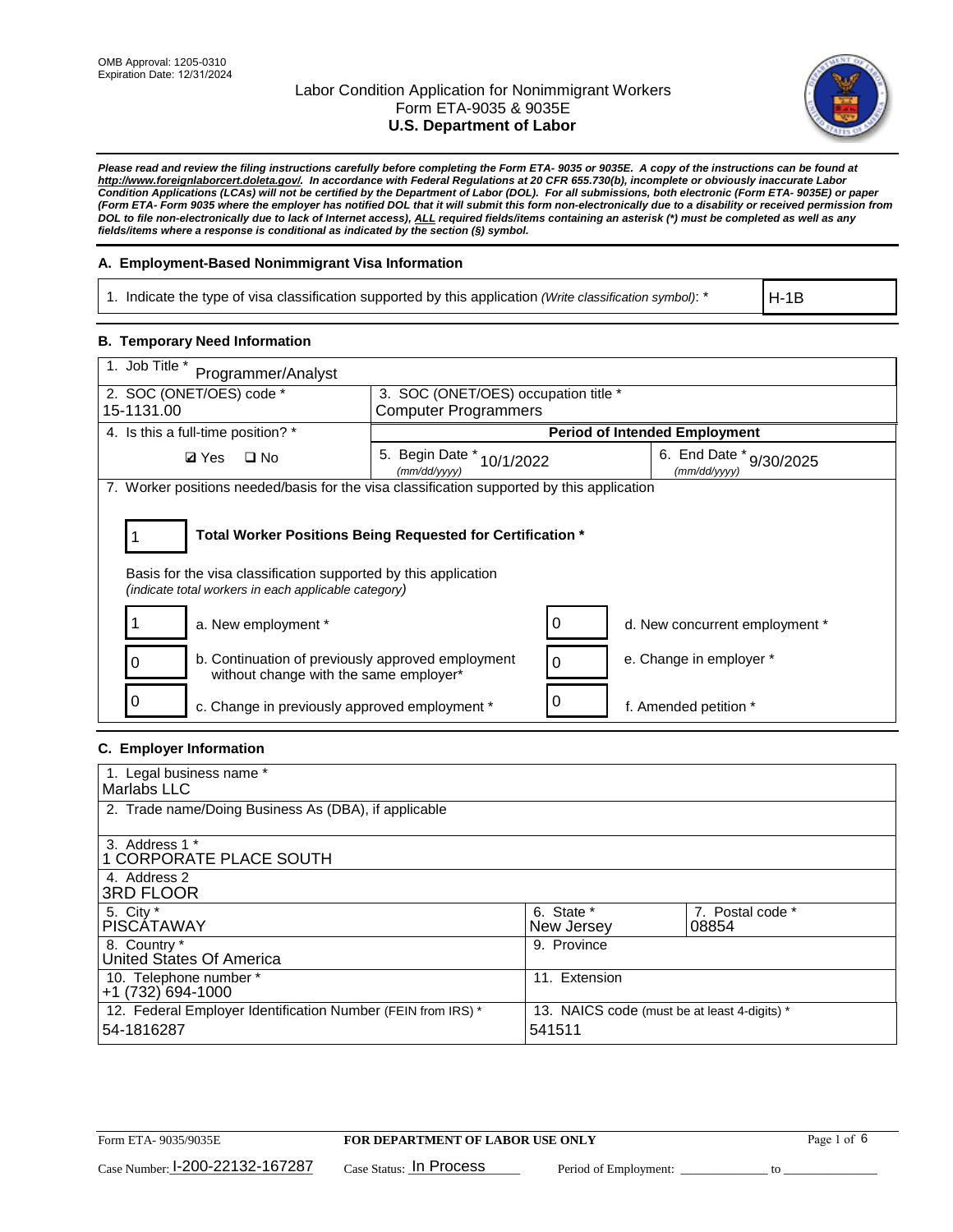

### **D. Employer Point of Contact Information**

**Important Note**: The information contained in this Section must be that of an employee of the employer who is authorized to act on behalf of the employer in labor certification matters. The information in this Section must be different from the agent or attorney information listed in Section E, unless the attorney is an employee of the employer.

| 1. Contact's last (family) name *               | 2. First (given) name * |                          | 3. Middle name(s)         |
|-------------------------------------------------|-------------------------|--------------------------|---------------------------|
| Vidyadharan                                     | Sanjay                  |                          |                           |
| 4. Contact's job title *<br>Chief Legal Officer |                         |                          |                           |
| 5. Address 1 *<br>1 CORPORATE PLACE SOUTH       |                         |                          |                           |
| 6. Address 2<br>3RD FLOOR                       |                         |                          |                           |
| 7. City $*$<br><b>PISCÁTAWAY</b>                |                         | 8. State *<br>New Jersey | 9. Postal code *<br>08854 |
| 10. Country *<br>United States Of America       |                         | 11. Province             |                           |
| 12. Telephone number *                          | 13. Extension           | 14. E-Mail address       |                           |
| +1 (732) 694-1000                               | 1600                    | sanjay@marlabs.com       |                           |

# **E. Attorney or Agent Information (If applicable)**

**Important Note**: The employer authorizes the attorney or agent identified in this section to act on its behalf in connection with the filing of this application.

| 1. Is the employer represented by an attorney or agent in the filing of this application? *<br>If "Yes," complete the remainder of Section E below. |                            |              |                               |                   | $\Box$ Yes                                           | <b>Ø</b> No |
|-----------------------------------------------------------------------------------------------------------------------------------------------------|----------------------------|--------------|-------------------------------|-------------------|------------------------------------------------------|-------------|
| 2. Attorney or Agent's last (family) name §                                                                                                         | 3. First (given) name $\S$ |              |                               | 4. Middle name(s) |                                                      |             |
| 5. Address 1 §                                                                                                                                      |                            |              |                               |                   |                                                      |             |
| 6. Address 2                                                                                                                                        |                            |              |                               |                   |                                                      |             |
| 7. City §                                                                                                                                           |                            | 8. State §   |                               |                   | 9. Postal code §                                     |             |
| 10. Country §                                                                                                                                       |                            | 11. Province |                               |                   |                                                      |             |
| 12. Telephone number §                                                                                                                              | 13. Extension              |              | 14. E-Mail address            |                   |                                                      |             |
| 15. Law firm/Business name §                                                                                                                        |                            |              | 16. Law firm/Business FEIN §  |                   |                                                      |             |
| 17. State Bar number (only if attorney) §                                                                                                           |                            |              | standing (only if attorney) § |                   | 18. State of highest court where attorney is in good |             |
| 19. Name of the highest State court where attorney is in good standing (only if attorney) §                                                         |                            |              |                               |                   |                                                      |             |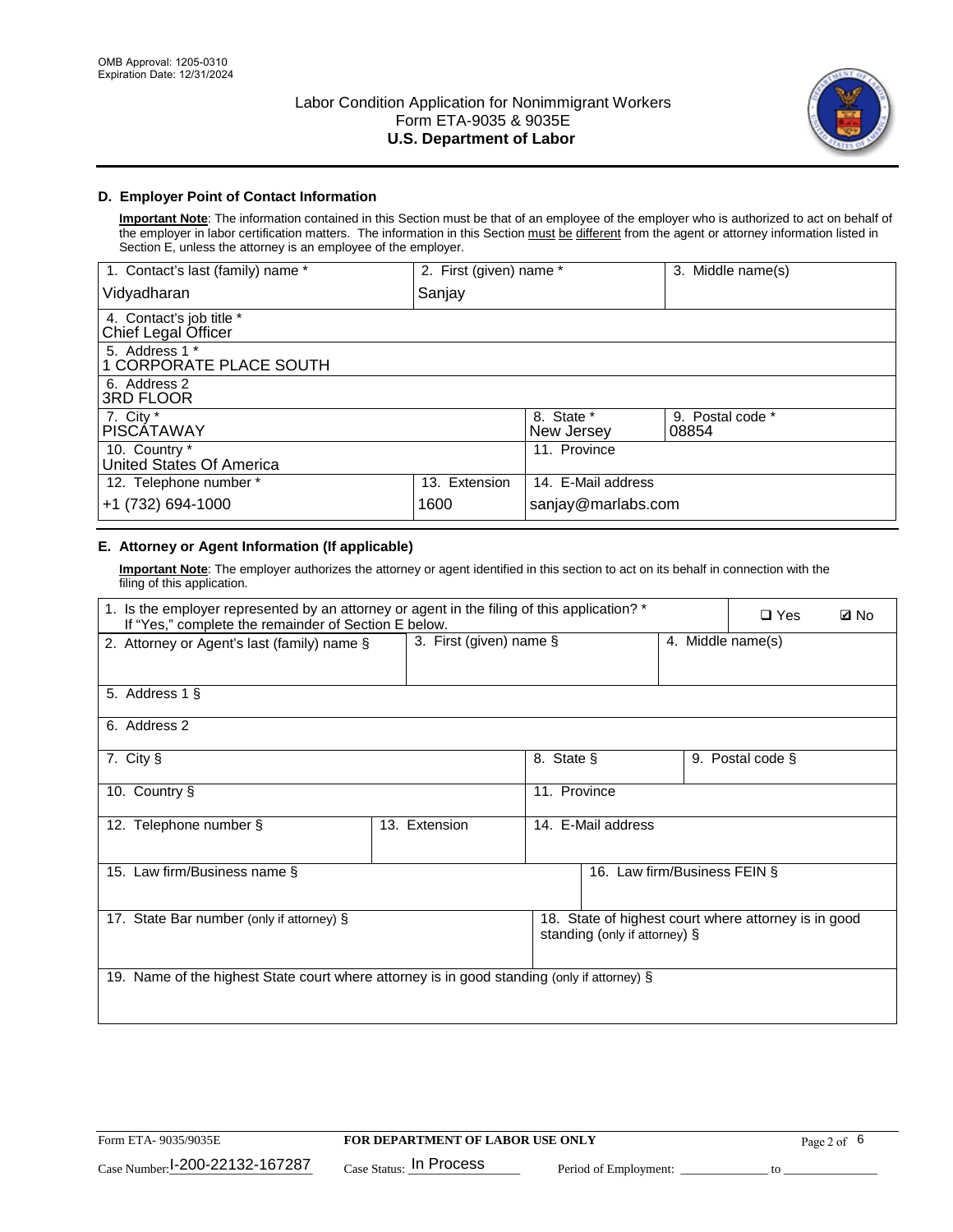

#### **F. Employment and Wage Information**

**Important Note**: The employer must define the intended place(s) of employment with as much geographic specificity as possible. Each intended place(s) of employment listed below must be the worksite or physical location where the work will actually be performed and cannot be a P.O. Box. The employer must identify all intended places of employment, including those of short duration, on the LCA. 20 CFR 655.730(c)(5). If the employer is submitting this form non-electronically and the work is expected to be performed in more than one location, an attachment must be submitted in order to complete this section. An employer has the option to use either a single Form ETA-9035/9035E or multiple forms to disclose all intended places of employment. If the employer has more than ten (10) intended places of employment at the time of filing this application, the employer must file as many additional LCAs as are necessary to list all intended places of employment. See the form instructions for further information about identifying all intended places of employment.

#### a.*Place of Employment Information* 1

|                                                                                    | 1. Enter the estimated number of workers that will perform work at this place of employment under<br>the LCA.*                 |  |                                          |                          |              |              |
|------------------------------------------------------------------------------------|--------------------------------------------------------------------------------------------------------------------------------|--|------------------------------------------|--------------------------|--------------|--------------|
|                                                                                    | 2. Indicate whether the worker(s) subject to this LCA will be placed with a secondary entity at this<br>place of employment. * |  |                                          |                          | <b>Ø</b> Yes | $\square$ No |
|                                                                                    | 3. If "Yes" to question 2, provide the legal business name of the secondary entity. §                                          |  |                                          |                          |              |              |
|                                                                                    | <b>Hewlett Packard Enterprise</b>                                                                                              |  |                                          |                          |              |              |
|                                                                                    | 4. Address 1 *<br>3745 Crow Rd, Apt 217                                                                                        |  |                                          |                          |              |              |
|                                                                                    | 5. Address 2                                                                                                                   |  |                                          |                          |              |              |
|                                                                                    | 6. City $*$<br>7. County *<br>Jefferson<br><b>Beaumont</b>                                                                     |  |                                          |                          |              |              |
| 8. State/District/Territory *<br>9. Postal code *<br>77706<br>Texas                |                                                                                                                                |  |                                          |                          |              |              |
| 10. Wage Rate Paid to Nonimmigrant Workers *<br>10a. Per: (Choose only one)*       |                                                                                                                                |  |                                          |                          |              |              |
| □ Hour □ Week □ Bi-Weekly □ Month ☑ Year<br>From $\frac{1}{5}$ 67300 00<br>To: $$$ |                                                                                                                                |  |                                          |                          |              |              |
|                                                                                    | 11. Prevailing Wage Rate *                                                                                                     |  | 11a. Per: (Choose only one)*             |                          |              |              |
|                                                                                    | $\sin 67288$ 00                                                                                                                |  | □ Hour □ Week □ Bi-Weekly □ Month ☑ Year |                          |              |              |
|                                                                                    | Questions 12-14. Identify the source used for the prevailing wage (PW) (check and fully complete only one): *                  |  |                                          |                          |              |              |
| 12.<br>$\Box$                                                                      | A Prevailing Wage Determination (PWD) issued by the Department of Labor                                                        |  |                                          | a. PWD tracking number § |              |              |
| 13.<br>$\boldsymbol{\mathcal{V}}$                                                  | A PW obtained independently from the Occupational Employment Statistics (OES) Program                                          |  |                                          |                          |              |              |
|                                                                                    | a. Wage Level (check one): §                                                                                                   |  |                                          | b. Source Year §         |              |              |
|                                                                                    | பெ<br>□⊪<br>$\Box$ N/A<br>□⊥<br>$\Box$ IV                                                                                      |  |                                          | 7/1/2021 - 6/30/2022     |              |              |
| 14.                                                                                | A PW obtained using another legitimate source (other than OES) or an independent authoritative source                          |  |                                          |                          |              |              |
|                                                                                    | a. Source Type (check one): §<br>$\Box$ CBA<br>$\Box$ DBA<br>$\square$ SCA<br>$\Box$ Other/ PW Survey                          |  |                                          | b. Source Year §         |              |              |
|                                                                                    | c. If responded "Other/ PW Survey" in question 14.a, enter the name of the survey producer or publisher §                      |  |                                          |                          |              |              |
|                                                                                    |                                                                                                                                |  |                                          |                          |              |              |
|                                                                                    | d. If responded "Other/ PW Survey" in question 14.a, enter the title or name of the PW survey §                                |  |                                          |                          |              |              |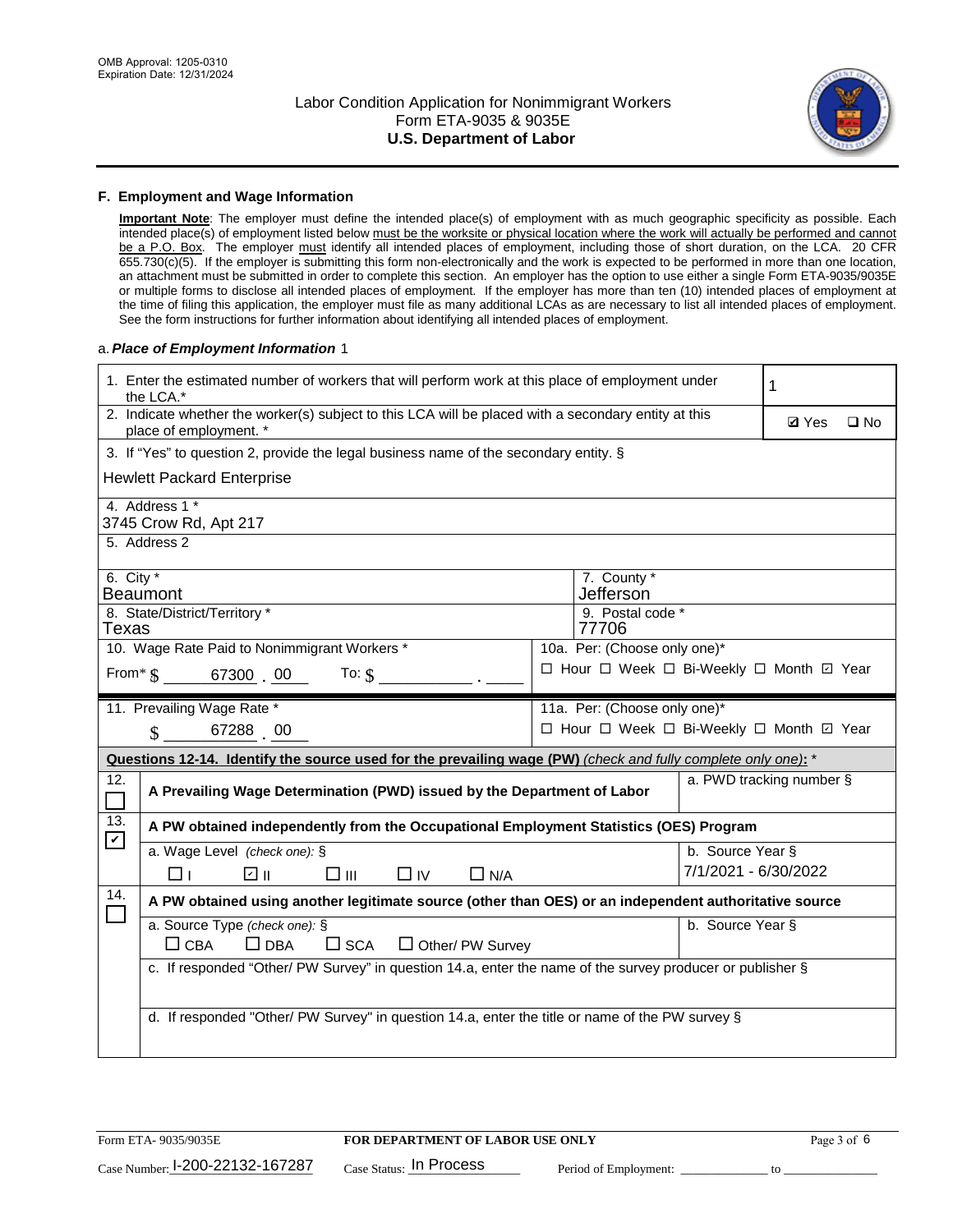

# **G. Employer Labor Condition Statements**

! *Important Note:* In order for your application to be processed, you MUST read Section G of the Form ETA-9035CP - General Instructions for the 9035 & 9035E under the heading "Employer Labor Condition Statements" and agree to all four (4) labor condition statements summarized below:

- (1) **Wages:** The employer shall pay nonimmigrant workers at least the prevailing wage or the employer's actual wage, whichever is higher, and pay for non-productive time. The employer shall offer nonimmigrant workers benefits and eligibility for benefits provided as compensation for services on the same basis as the employer offers to U.S. workers. The employer shall not make deductions to recoup a business expense(s) of the employer including attorney fees and other costs connected to the performance of H-1B, H-1B1, or E-3 program functions which are required to be performed by the employer. This includes expenses related to the preparation and filing of this LCA and related visa petition information. 20 CFR 655.731;
- (2) **Working Conditions:** The employer shall provide working conditions for nonimmigrants which will not adversely affect the working conditions of workers similarly employed. The employer's obligation regarding working conditions shall extend for the duration of the validity period of the certified LCA or the period during which the worker(s) working pursuant to this LCA is employed by the employer, whichever is longer. 20 CFR 655.732;
- (3) **Strike, Lockout, or Work Stoppage:** At the time of filing this LCA, the employer is not involved in a strike, lockout, or work stoppage in the course of a labor dispute in the occupational classification in the area(s) of intended employment. The employer will notify the Department of Labor within 3 days of the occurrence of a strike or lockout in the occupation, and in that event the LCA will not be used to support a petition filing with the U.S. Citizenship and Immigration Services (USCIS) until the DOL Employment and Training Administration (ETA) determines that the strike or lockout has ended. 20 CFR 655.733; and
- (4) **Notice:** Notice of the LCA filing was provided no more than 30 days before the filing of this LCA or will be provided on the day this LCA is filed to the bargaining representative in the occupation and area of intended employment, or if there is no bargaining representative, to workers in the occupation at the place(s) of employment either by electronic or physical posting. This notice was or will be posted for a total period of 10 days, except that if employees are provided individual direct notice by e-mail, notification need only be given once. A copy of the notice documentation will be maintained in the employer's public access file. A copy of this LCA will be provided to each nonimmigrant worker employed pursuant to the LCA. The employer shall, no later than the date the worker(s) report to work at the place(s) of employment, provide a signed copy of the certified LCA to the worker(s) working pursuant to this LCA. 20 CFR 655.734.

1. **I have read and agree to** Labor Condition Statements 1, 2, 3, and 4 above and as fully explained in Section G of the Form ETA-9035CP – General Instructions for the 9035 & 9035E and the Department's regulations at 20 CFR 655 Subpart H. \*

**Ø**Yes ロNo

#### **H. Additional Employer Labor Condition Statements –H-1B Employers ONLY**

!**Important Note***:* In order for your H-1B application to be processed, you MUST read Section H – Subsection 1 of the Form ETA 9035CP – General Instructions for the 9035 & 9035E under the heading "Additional Employer Labor Condition Statements" and answer the questions below.

#### *a. Subsection 1*

| 1. At the time of filing this LCA, is the employer H-1B dependent? §                                                                                                                                                                                               |  |  | $\Box$ No |              |
|--------------------------------------------------------------------------------------------------------------------------------------------------------------------------------------------------------------------------------------------------------------------|--|--|-----------|--------------|
| 2. At the time of filing this LCA, is the employer a willful violator? $\S$                                                                                                                                                                                        |  |  | ⊡ No      |              |
| 3. If "Yes" is marked in questions H.1 and/or H.2, you must answer "Yes" or "No" regarding<br>whether the employer will use this application ONLY to support H-1B petitions or extensions of<br>status for exempt H-1B nonimmigrant workers? §                     |  |  | $\Box$ No |              |
| 4. If "Yes" is marked in question H.3, identify the statutory basis for the<br>□ \$60,000 or higher annual wage<br>exemption of the H-1B nonimmigrant workers associated with this<br>$\Box$ Master's Degree or higher in related specialty<br>$\Box$ Both<br>LCA. |  |  |           |              |
| H-1B Dependent or Willful Violator Employers -Master's Degree or Higher Exemptions ONLY                                                                                                                                                                            |  |  |           |              |
| 5. Indicate whether a completed Appendix A is attached to this LCA covering any H-1B<br>nonimmigrant worker for whom the statutory exemption will be based <b>ONLY</b> on attainment of a<br>Master's Degree or higher in related specialty. §                     |  |  | ⊡ No      | <b>D</b> N/A |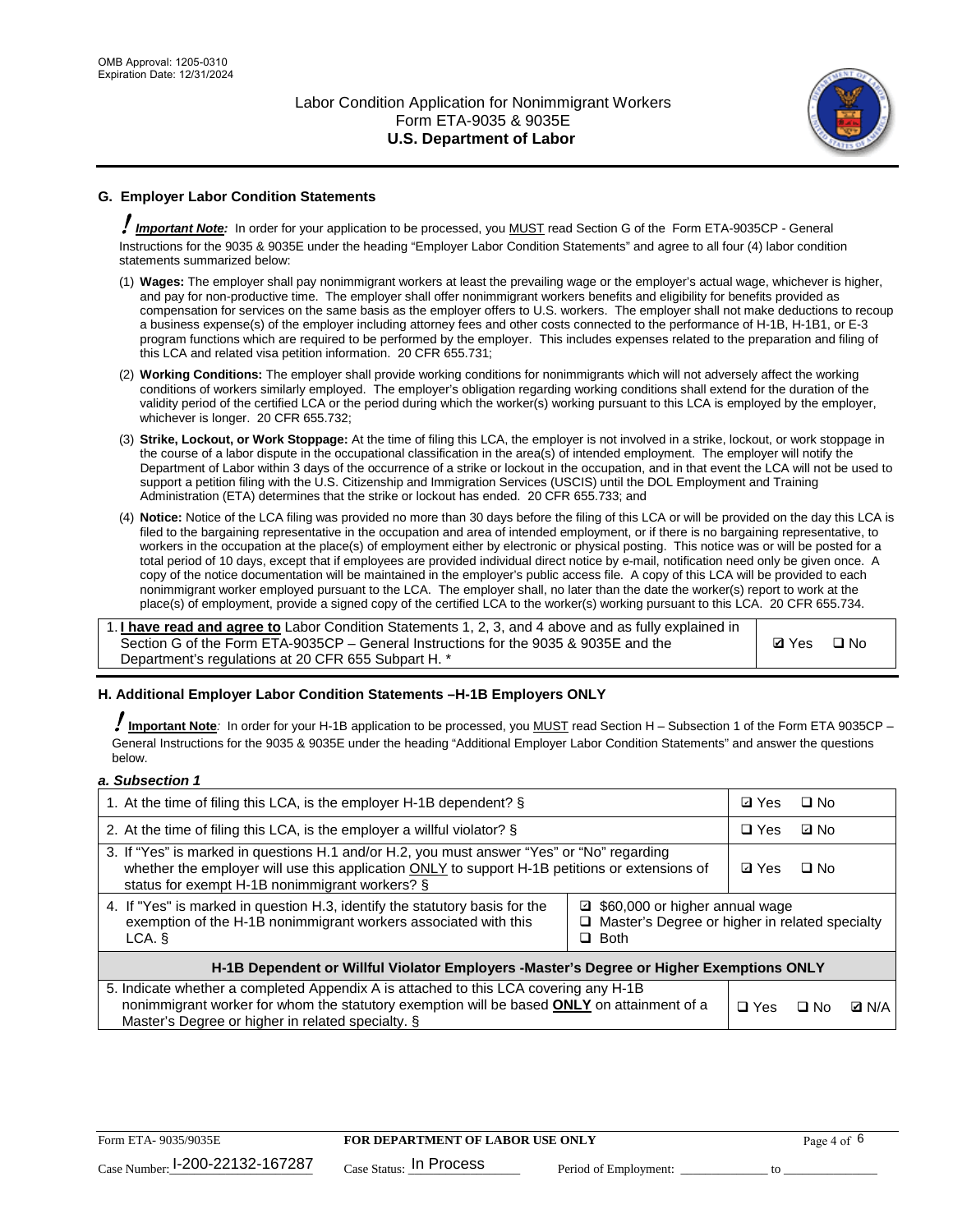

**If you marked "Yes" to questions H.a.1 (H-1B dependent) and/or H.a.2 (H-1B willful violator) and "No" to question H.a.3 (exempt H-1B nonimmigrant workers), you MUST read Section H – Subsection 2 of the Form ETA 9035CP – General Instructions for the 9035 & 9035E under the heading "Additional Employer Labor Condition Statements" and indicate your agreement to all three (3) additional statements summarized below.**

#### *b. Subsection 2*

- A. **Displacement:** An H-1B dependent or willful violator employer is prohibited from displacing a U.S. worker in its own workforce within the period beginning 90 days before and ending 90 days after the date of filing of the visa petition. 20 CFR 655.738(c);
- B. **Secondary Displacement:** An H-1B dependent or willful violator employer is prohibited from placing an H-1B nonimmigrant worker(s) with another/secondary employer where there are indicia of an employment relationship between the nonimmigrant worker(s) and that other/secondary employer (thus possibly affecting the jobs of U.S. workers employed by that other employer), unless and until the employer subject to this LCA makes the inquiries and/or receives the information set forth in 20 CFR 655.738(d)(5) concerning that other/secondary employer's displacement of similarly employed U.S. workers in its workforce within the period beginning 90 days before and ending 90 days after the date of such placement. 20 CFR 655.738(d). Even if the required inquiry of the secondary employer is made, the H-1B dependent or willful violator employer will be subject to a finding of a violation of the secondary displacement prohibition if the secondary employer, in fact, displaces any U.S. worker(s) during the applicable time period; and
- C. **Recruitment and Hiring:** Prior to filing this LCA or any petition or request for extension of status for nonimmigrant worker(s) supported by this LCA, the H-1B dependent or willful violator employer must take good faith steps to recruit U.S. workers for the job(s) using procedures that meet industry-wide standards and offer compensation that is at least as great as the required wage to be paid to the nonimmigrant worker(s) pursuant to 20 CFR 655.731(a). The employer must offer the job(s) to any U.S. worker who applies and is equally or better qualified for the job than the nonimmigrant worker. 20 CFR 655.739.

| 6. I have read and agree to Additional Employer Labor Condition Statements A, B, and C above and |       |           |
|--------------------------------------------------------------------------------------------------|-------|-----------|
| as fully explained in Section H – Subsections 1 and 2 of the Form ETA 9035CP – General           | □ Yes | $\Box$ No |
| Instructions for the 9035 & 9035E and the Department's regulations at 20 CFR 655 Subpart H. §    |       |           |

#### **I. Public Disclosure Information**

! **Important Note***:* You must select one or both of the options listed in this Section.

| 1. Public disclosure information in the United States will be kept at: * |  |  |  |  |  |  |  |
|--------------------------------------------------------------------------|--|--|--|--|--|--|--|
|--------------------------------------------------------------------------|--|--|--|--|--|--|--|

**sqrt** Employer's principal place of business □ Place of employment

#### **J. Notice of Obligations**

A. Upon receipt of the certified LCA, the employer must take the following actions:

- o Print and sign a hard copy of the LCA if filing electronically (20 CFR 655.730(c)(3));<br>
Maintain the original signed and certified LCA in the employer's files (20 CFR 655.7
- Maintain the original signed and certified LCA in the employer's files (20 CFR 655.705(c)(2); 20 CFR 655.730(c)(3); and 20 CFR 655.760); and
- o Make a copy of the LCA, as well as necessary supporting documentation required by the Department of Labor regulations, available for public examination in a public access file at the employer's principal place of business in the U.S. or at the place of employment within one working day after the date on which the LCA is filed with the Department of Labor (20 CFR 655.705(c)(2) and 20 CFR 655.760).
- B. The employer must develop sufficient documentation to meet its burden of proof with respect to the validity of the statements made in its LCA and the accuracy of information provided, in the event that such statement or information is challenged (20 CFR 655.705(c)(5) and 20 CFR 655.700(d)(4)(iv)).
- C. The employer must make this LCA, supporting documentation, and other records available to officials of the Department of Labor upon request during any investigation under the Immigration and Nationality Act (20 CFR 655.760 and 20 CFR Subpart I).

*I declare under penalty of perjury that I have read and reviewed this application and that to the best of my knowledge, the*  information contained therein is true and accurate. I understand that to knowingly furnish materially false information in the *preparation of this form and any supplement thereto or to aid, abet, or counsel another to do so is a federal offense punishable by fines, imprisonment, or both (18 U.S.C. 2, 1001,1546,1621).*

| 1. Last (family) name of hiring or designated official *   2. First (given) name of hiring or designated official *   3. Middle initial §<br>Vidyadharan | Saniav           |  |
|----------------------------------------------------------------------------------------------------------------------------------------------------------|------------------|--|
| 4. Hiring or designated official title *<br>Chief Legal Officer                                                                                          |                  |  |
| 5. Signature *                                                                                                                                           | 6. Date signed * |  |

| Form ETA-9035/9035E                         | <b>FOR DEPARTMENT OF LABOR USE ONLY</b> | Page 5 of 6           |  |
|---------------------------------------------|-----------------------------------------|-----------------------|--|
| $_{\text{Case Number:}}$ I-200-22132-167287 | $_{\rm Case~S status:}$ In Process      | Period of Employment: |  |